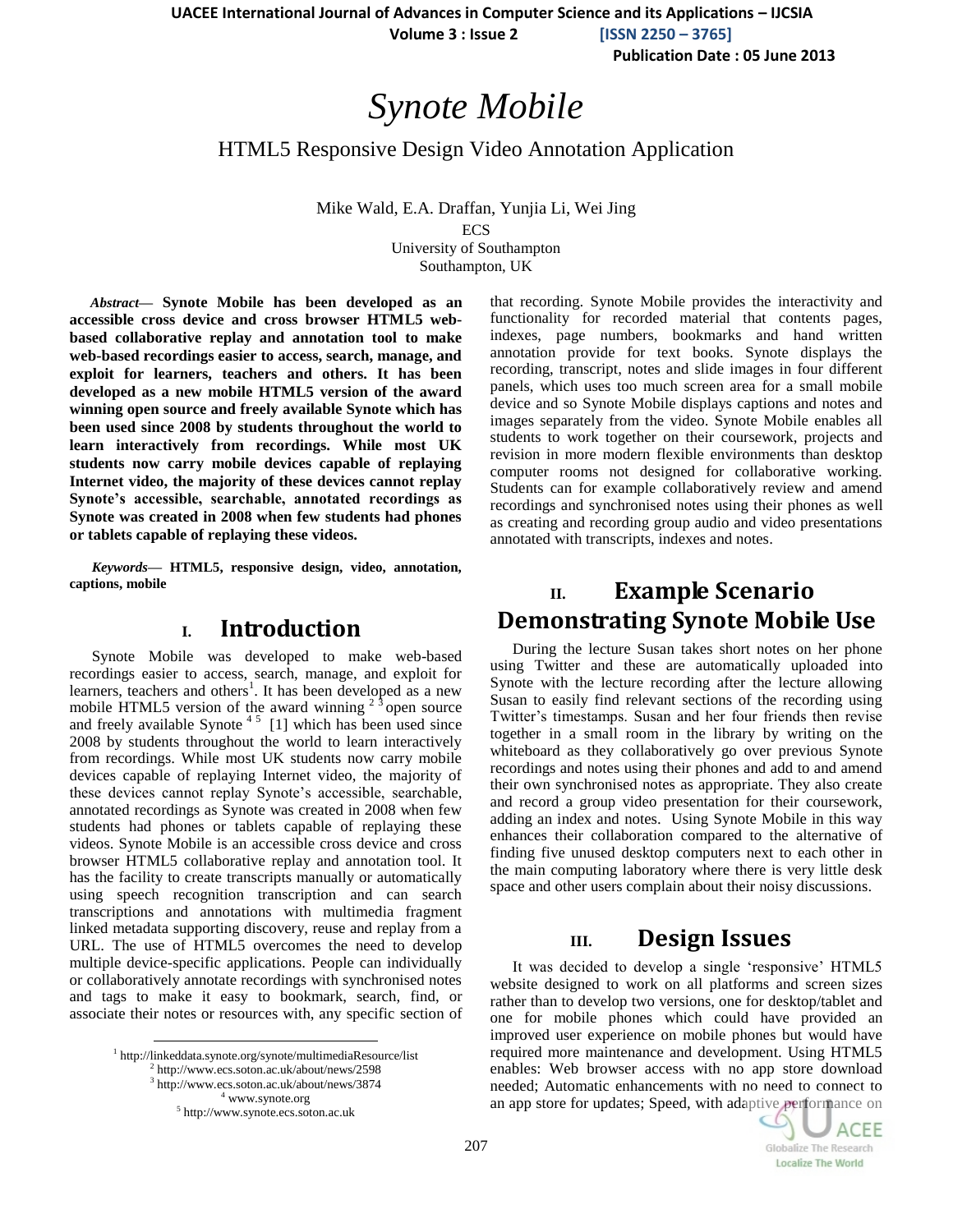most connections; Automatic adjustment of presentation depending on device screen size; Use of existing accounts.

### *A. Selecting Metadata*

Metadata is very important to show the video and audio in the right way on each device. For responsive design, the correct metadata (e.g. encoding, frame rate etc.) is required and multimedia services like YouTube<sup>6</sup>, Vimio<sup>7</sup> and Kaltura<sup>8</sup> have transcoded services with the metadata already available and delivery is speedy and accurate when it comes to player and device choices. With a web server just delivering multimedia files the entire file has to be downloaded before being able to jump to sections and this takes up bandwidth and slows response times at the delivery point with no guarantee of correct player or device choice. There needs to be another service to carry out the transcoding on the fly and this might be possibly implemented by a cloud to cloud service. High level metadata is about how the user interacts with the annotations and how the user sees the media with standards such as HTML5 tracks, accessibility information, schema.org and open graph plus information around the user annotations e.g. notes, comments, captions etc. Combining all the elements regarding the metadata categories and their content would give a truly responsive design for Synote mobile but incomplete HTML 5 and metadata standards make this difficult to



Figure 1. Automated transcript shown on Synote Mobile

accomplish. Pre-transcoding is possible but at the cost of running a service whereas using YouTube has no cost although copyright and confidentiality issues may arise. A lack of mutual understanding between APIs for video services means it is hard to collect media from different services as each has their own semantic descriptions for their API and therefore each link from Synote mobile would have to have its own API to get access to that specific service. Synote Mobile would need to tell users which services it can work with rather than allowing users to take any media from anywhere, as occurs with Synote.

### *B. Responsive Design*

Responsive designs are required to cope with tablet screens as well as smaller smart phone screens. The ever narrowing of the viewing area meant Synote's video, annotation and transcription windows could shrink and eventually be offered access via tabs. But when it came to mobile phone users there was a need to rearrange the view to be totally linear. In other words two designs of Synote Mobile were required but with changes that would happen automatically depending on the metadata received.. Responsive design also needs to provide fall forward and fall back options for embedding media players within web pages that will automatically adapt to the user's chosen device. A challenge for HTML5 video in Synote is to embed different players not only based on the media type, but also the platform. As Flash is not well supported on mobile platforms the HTML5 native player needs to be controlled through JavaScript. MediaElement.js is a "fallforward" html player, which means it is based on HTML5 native player and if the browser doesn"t support HTML5, MediaElement.js will embed the self-developed Flash and Silverlight player. Comparisons of codecs and applicable browsers, including mobile devices<sup>9</sup> and HTML5 video players <sup>10</sup> with available features were studied in detail when designing Synote Mobile. It is very important to gather the metadata from the media so that the correct view and player can be selected. Three approaches are FFmpeg<sup>1</sup> , YouTube api with metadata such as title, resolution etc. The link to the file itself offers metadata which can be extracted by a commercial service and this would need to be re-created if a free service is required. The minimum amount of data needed is the duration of the media, the format and coding and whether it is video or audio.

### *C. Captions*

l

Captions can be displayed on a desktop browser with the video but there appear to be no standards for displaying captions within web pages across all tablets and mobiles alongside transcriptions and annotations. At present if someone is deaf they have to read the caption and watch the video and then scroll down to the note-taking mode. It is not possible on the iPhone to display both the transcript window and the video due to the size of the screen. However, it will be possible to capture an image from the video and annotate this

l

<sup>9</sup> http://mediaelementjs.com/ <sup>10</sup> <http://praegnanz.de/html5video/>  $11$  http://ffmpeg.org/



<sup>6</sup> www.youtube.com <sup>7</sup> www.vimeo.com <sup>8</sup> www.kaltura.com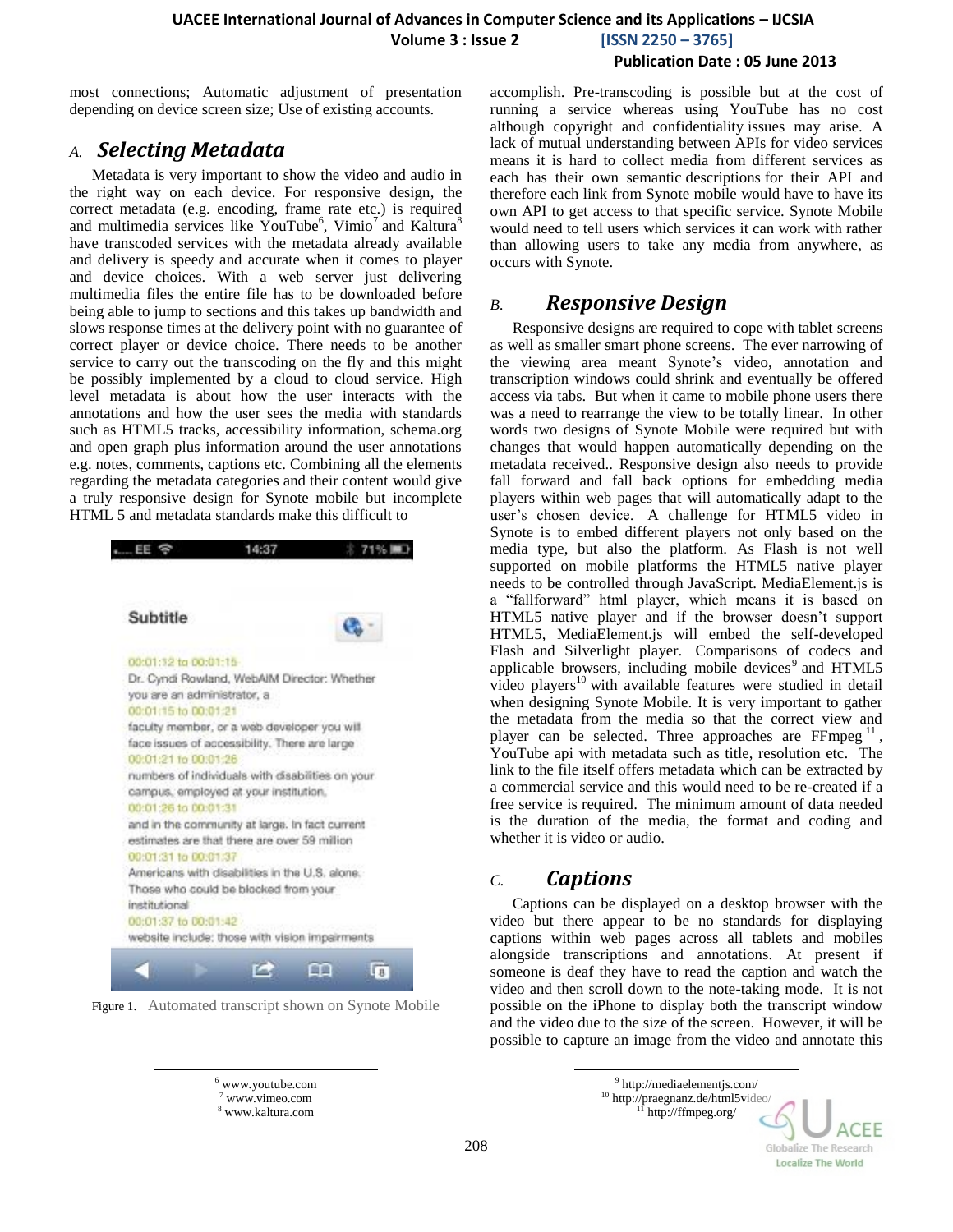as part of the note taking process. One issue with captioning overlayed on the video (as suggested for Synote Mobile) rather than in a separate panel (as in Synote) is how can a hearing impaired person read the captions when the video is a thumbnail or not displayed at all (figure. 1)? There needs to be a way the captions can be displayed separately and Matterhorn designers are also now thinking about ways to achieve this. 12

### *D. Requirements*

Synote Mobile requirements include;

- SCREEN SIZE ISSUES: work on mobile phone screens as well as tablets so it should automatically detect the device and load the corresponding page or style sheet.
- DELIVERY OF THE VIDEOS: adaptive i.e. devices with low resolution and bandwidth need to download smaller file sizes. The player will take over the full screen when playing, so it will not be possible to have a split screen version of the transcriptions or the annotations and therefore it is proposed that there will be a thumbnail picture displayed alongside the video with the annotations.
- FORMAT COMPATIBILITY: Different devices cause format compatibility complications and Safari, Google Chrome and mobile IE also have different support mechanisms for HTML video codecs <sup>13</sup>. This means the delivery of multimedia resources has to be adaptable.
- TOUCH INTERFACE: There needs to be careful consideration given to the type of gesture driven / tap type controls. Users who wish to have VoiceOver controls will affect the gestures that can be used within not only the player but also the web pages. There is a need to keep clutter to a minimum with not too many buttons onscreen and the design aimed to follow the accessible and ease of use design concepts mentioned in the blog "Research – Planning for an easy to use and accessible mobile app."<sup>14</sup>
- HTML5 VIDEO: Streaming video is easier on tablets than on mobile phones<sup>15</sup> and is the choice for delivering a cross platform service although when fullscreen viewing with iPhones<sup>16</sup> the video is no longer browser based and not presented within the webpage. This fullscreen issue makes it impossible to add captions unless they are embedded when the video is made and external files will be unable to be read with the method presently used by iPhones for rendering videos. Exploring the issues around streaming video on mobile phones and tablets, it appears

12

l

#### **Publication Date : 05 June 2013**

the latter is easier than the former. The state of HTML5 and video is well explained by LongTail Video<sup>17</sup> and it looks as if this is the way to go when one wants to deliver a cross platform service. As an illustration of the constantly changing scene recent updates on video streaming would now allow us to use an Apple streaming video server $18$  that would appear to allow for captioning on the iPhone whereas this is not possible with YouTube videos. HTML video.org offer a helpful comparison of players<sup>19</sup>.

# **IV. Testing & Evaluation**

Synote Mobile has been developed as a HTML5 mobile phone web application that allows playing of videos, and reading transcripts and annotations but how much access can be achieved depends on the operating system, browser and player especially in terms of reaching the video player controls and captioning within the web page. It is easy to navigate around a specifically designed mobile web site and most features can be used in the phones available as of September 2012. However, testing also showed it is possible to work with the videos on a smaller screen of 3.5 inches although it may take three scrolls to reach the bottom and require some horizontal scrolling depending on whether one is viewing in portrait or landscape mode. When it comes to outputs it is possible to add a transcript and annotations, although small fingers and delicate typing may be required. Synote Mobile was evaluated by a group of users on a range of devices. On all the devices there was a need to buffer the video for a few seconds before any of the menus would work because mobile phones are set to avoid the download large amounts of data and no optimisation is possible. The overall opinion of the website was good and the main purpose was to discover what further issues were arising and whether users had any other requests from the point of view of the look and feel as well as usability and accessibility. The iOS onscreen keyboard always stayed below edit boxes whereas the Android one covered them on the Samsung Galaxy.

# *A. Tests of HTML 5 Video and Support in Mobile Browsers*

The HTML5 video tag was proposed by Opera Software in 2007 but there are no systematic tests for the video compatibility on different mobile browsers. Tests were carried out on Android devices and iPhones with varied screen size from 3.0 to 4.8 inches to find out which video format could be played in which latest versions of mobile browsers. Test Phones were: HTC Design S, Android 2.3.5, 3.7-inch touch screen, Sony SK17i, Android 2.3.4, 3.0-inch touch screen, Samsung Galaxy S II, Android version 2.3.3, 4.3-inch touch screen, HTC G10, Android 2.3.5, 4.3-inch touch screen, Samsung Galaxy S III, 4.8-inch touch screen, iPhone 4S, 3.5 inches screen, iPhone 4, 3.5 inches screen.

l

<sup>18</sup> http://tools.ietf.org/html/draft-pantos-http-live-streaming-09 <sup>19</sup> http://html5video.org/wiki/HTML5\_Player\_Comparison

ACEE

Globalize The Research **Localize The World** 

http://developer.apple.com/library/safari/#documentation/AudioVideo/Concep tual/Using\_HTML5\_Audio\_Video/Device-SpecificConsiderations/Device-SpecificConsiderations.html

<sup>13</sup> http://www.htmlgoodies.com/html5/client/how-to-embed-video-usinghtml5.html#fbid=MOq4FmNWQzi

<sup>&</sup>lt;sup>14</sup> http://access.ecs.soton.ac.uk/blog/synotemobile/2012/03/23/researchplanning-for-an-easy-to-use-and-accessible-mobile-app/

<sup>15</sup> http://www.longtailvideo.com/html5 <sup>16</sup>http://developer.apple.com/library/safari/#documentation/AudioVideo/Conc

eptual/Using\_HTML5\_Audio\_Video/Device-SpecificConsiderations/Device-SpecificConsiderations.html

<sup>17</sup> http://www.longtailvideo.com/support/addons/captionsplugin/14974/captions-plugin-reference-guide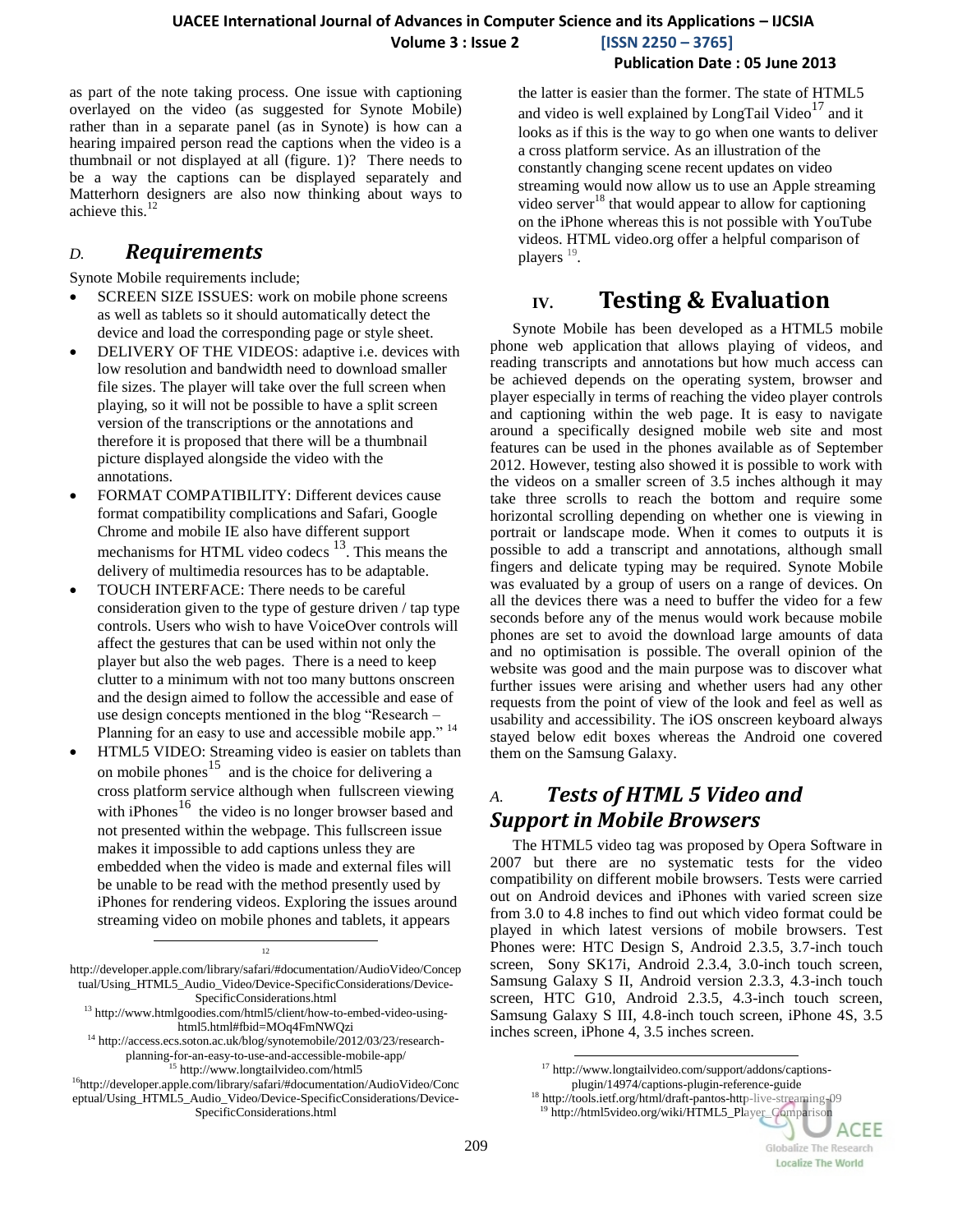#### **Publication Date : 05 June 2013**

### *B. Playable Test*

This test shows if a video file with a certain codec could be played in a certain browser on a mobile phone. mp4, ogv and WebM files were tested on Android 2.3, 4.0 and iOS 5 with different mobile browsers on different mobile OSs. Summarising the findings: There is no video codec format that works in all mobile browsers currently but MP4 was compatible with the "default" browsers, i.e. Android Native browser in Android phones and Safari in iPhones; No video could be played in Opera Mini Different from desktop browsers; WebM does not work with native players on mobile browsers even the Android Native Browser, which is developed by Google; Apart from Firefox, most mobile phones play the video in full screen mode by default and users cannot quit the full screen unless stopping the video; If the screen size of the mobile phone is larger than 4 inches sometimes, video won't be played in full screen mode automatically.

### *C. WebVTT Captioning Test*

HTML5 video tag adds the track tag for subtitles which are very important for the accessibility of videos on the Web. Many standards have been around for a long time but Web Video Text Track (WebVTT)<sup>20</sup> is a new developing standard for videos on the Web that can also be used for audio description, chapter navigation, etc. Tests were conducted to determine whether mobile browsers support WebVTT natively and the answer was that none of them did. There are HTML5 video players that support WebVTT on desktop browsers but they are all "polyfills" they use JavaScript and CSS to present WebVTT together with the video. MediaElement.js failed to display the WebVTT subtitles on iPhones but was successful on the iPad. The test for HTML5 video tag and WebVTT on mobile browsers is important. Developers should be clear what video could be played in the target device. On the server side, the web applications need to host the best format compatible with the target device. Video sharing services, such as YouTube, must be adaptive enough to deliver videos to different devices and browsers. Subtitles are always important for videos, especially on mobile platforms, where the support for subtitles is not thorough yet. With each updates or release of new versions of browsers, new codecs might be supported and old formats might be abandoned. WebVTT is currently is not well supported on mobile browsers and sp we are still waiting for some break-through.

# **V. Discussion of results**

The different devices, operating systems and browsers all produced different results testing with the mobile phone version of Synote despite the fact that the pages have been designed in HTML5 with MediaElement.js player and jQuery mobile. The transcript, Synmarks and the PowerPoint slides all appear to display in the same way on the various browsers and devices but issues arose with videos and

<sup>20</sup> http://dev.w3.org/html5/webvtt/

l

the MediaElement.js player  $21$ . YouTube videos are presented on iOS 5 (iPhone) where the controls work but the video is launched in the iOS player and Android where there are variations in the software used on different phones e.g. some HTC and Sony phones. On the latter the video is seen but cannot be played using an Opera browser but will play in the built in Android Webkit browser – on the former an error message appears within the Chrome browser as it cannot load the player. There is no mobile Firefox for HTC Wildfire. The HTC OneXL with a 4-inch screen will run Synote Mobile in the same way as the tablet and desktop version. Audio is not a problem as the transcript can appear below the player in this case. Synmarks can also be seen with a separate tab. The view of the video page has titles, tags and description and the options page allows the user to go to the video or audio page, transcript, slides or Synmarks. The transcript has the thumbnail picture from the video and the start and end times for each transcript block. The slides can be displayed in a row or line with start times and actual slides, the Synmarks are listed with title, description and tags plus start and end time and a thumbnail of the YouTube video for that time. At present there is also a huge variation between the way mobile phones show the captions as taken from the transcript because the players react differently to the selection of the caption button. The iPhone would not play the YouTube closed captions whether we used Chrome, Opera or Safari despite having closed caption settings on and this appears to be a known problem $^{22}$ .

A group of users provided feedback on the prototype of Synote Mobile using 7 and 9.7 inch tablets with Safari, Opera



Figure 2. Comparing Galaxy and iPad presentation of Synote mobile

l <sup>21</sup> http://mediaelementjs.com/ <sup>22</sup> http://audio-accessibility.com/news/2012/02/youtube-apples-lack-ofcaption-support/

CEE

Globalize The Research **Localize The World**